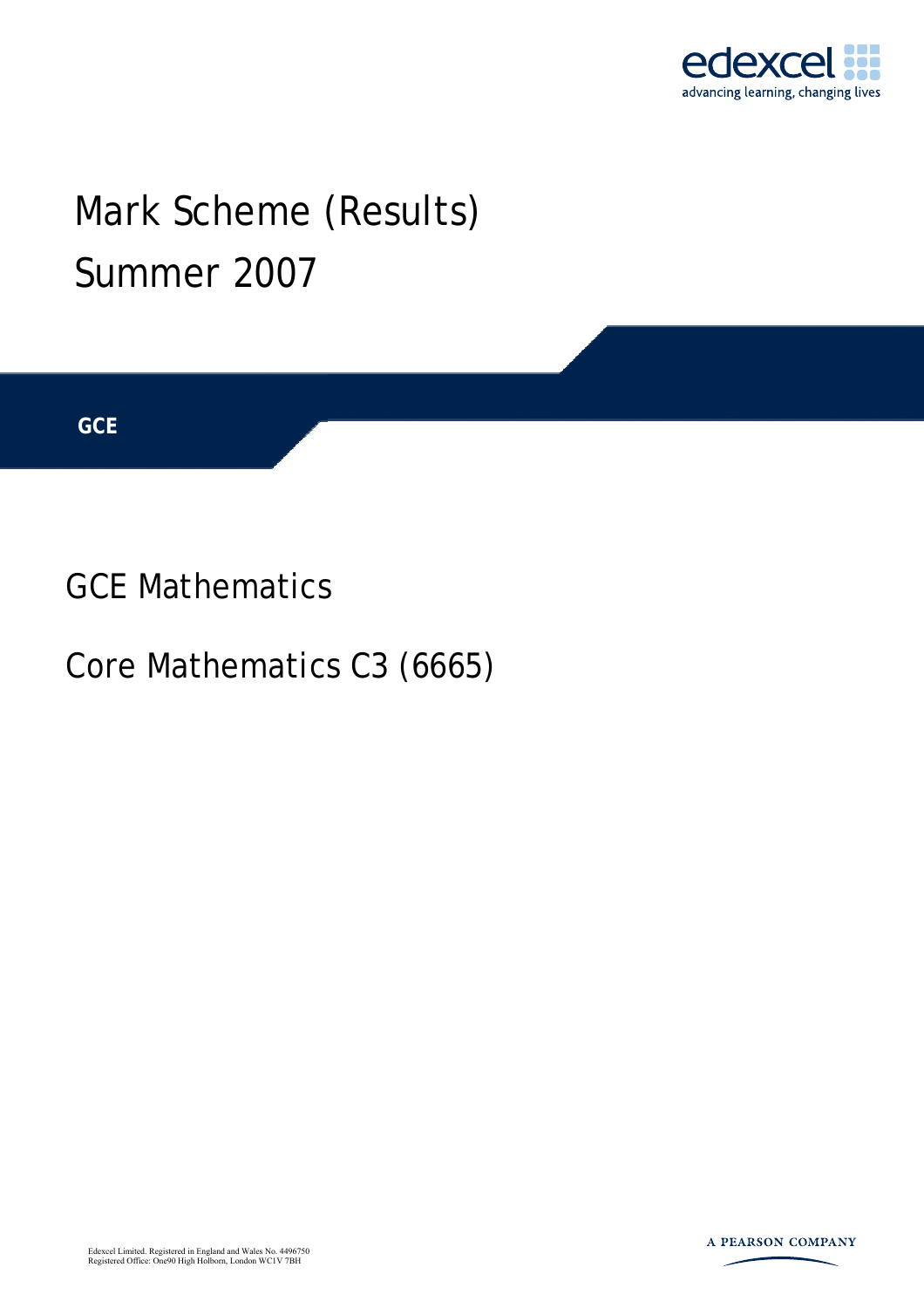## **June 2007 6665 Core Mathematics C3 Mark Scheme**

| <b>Question</b><br><b>Number</b> |  | <b>Scheme</b>                                                                                                                                                       | <b>Marks</b>   |
|----------------------------------|--|---------------------------------------------------------------------------------------------------------------------------------------------------------------------|----------------|
|                                  |  | (a) $\ln 3x = \ln 6$ or $\ln x = \ln \left(\frac{6}{3}\right)$ [implied by 0.69] or $\ln \left(\frac{3x}{6}\right) = 0$                                             | M1             |
|                                  |  | $x = 2$ (only this answer)                                                                                                                                          | (CSO)          |
|                                  |  |                                                                                                                                                                     | M <sub>1</sub> |
|                                  |  |                                                                                                                                                                     |                |
|                                  |  | (b) $(e^x)^2 - 4e^x + 3 = 0$ (any 3 term form)<br>$(e^x - 3)(e^x - 1) = 0$<br>$e^x = 3$ or $e^x = 1$ Solvin<br>$x = \ln 3$ , $x = 0$ (or ln 1)<br>Solving quadratic | M1 dep         |
|                                  |  |                                                                                                                                                                     | M1A1<br>(4)    |
|                                  |  |                                                                                                                                                                     | $(6$ marks)    |

Notes: (a) Answer  $x = 2$  with no working or no incorrect working seen: M1A1 Beware  $x = 2$  from  $\ln x =$ ln 3  $\frac{\ln 6}{\ln 2}$  = ln 2 M0A0 ln *x* = ln 6 − ln 3  $\Rightarrow$  *x* = *e* <sup>(ln6 − ln3) allow M1, *x* = 2 (no wrong working) A1</sup>

(b)  $1^{st}$  M1 for attempting to multiply through by  $e^{x}$ : Allow *y*, *X*, even *x*, for  $e^{x}$ Be generous for M1 e.g  $e^{2x} + 3 = 4$ ,  $e^{x^2} + 3 = 4e^{x}$ , 3  $y^2 + 1 = 12y$  (from 3  $e^{-x} = \frac{1}{3e^{-x}}$ ),  $e^{x} + 3 = 4e^{x}$ 

 $2<sup>nd</sup> M1$  is for solving quadratic (may be by formula or completing the square) as far as getting two values for  $e^x$  or  $\overline{y}$  or  $\overline{X}$  etc

 $3<sup>rd</sup>$  M1 is for converting their answer(s) of the form  $e<sup>x</sup> = k$  to  $x = lnk$  (must be exact) A1 is for ln3 **and** <sup>ln1</sup> or 0 (Both required and no further solutions)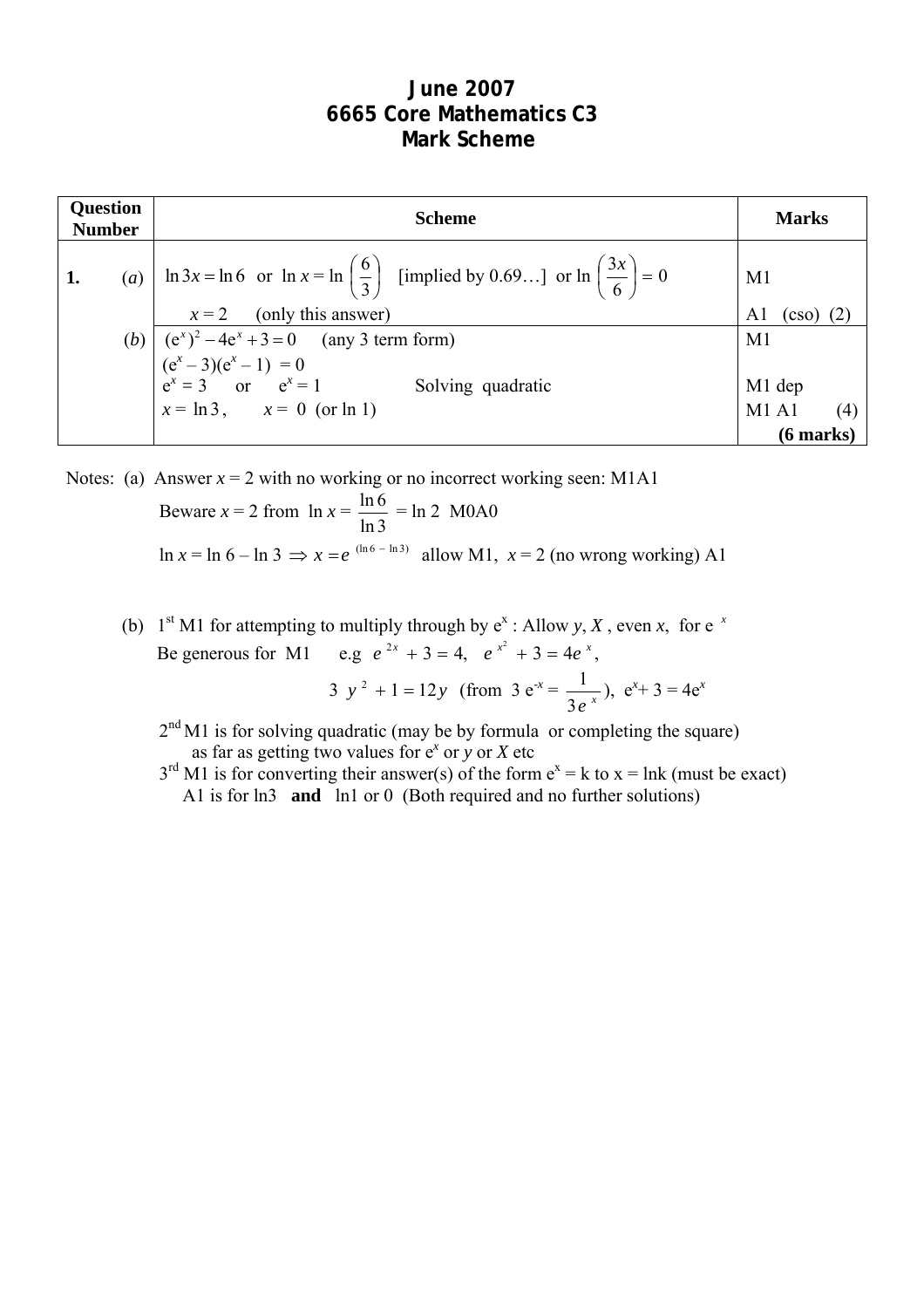| $f(x) = \frac{(2x+3)(2x-1)-(9+2x)}{(2x-1)(x+2)}$<br>f.t. on error in denominator factors<br>$M1, A1\sqrt$<br>(need not be single fraction)<br>$\left[1 = \frac{4x^2 + 4x - 3 - 9 - 2x}{(2x - 1)(x + 2)}\right]$<br>Simplifying numerator to quadratic form<br>M <sub>1</sub><br>$=\frac{4x^2+2x-12}{\sqrt{2x-1)(x+2}}$<br>Correct numerator<br>A <sub>1</sub><br>$=\frac{2(2x-3)(x+2)}{(2x-1)(x+2)}$ o.e.<br>Factorising numerator, with a denominator<br>M1<br>$=\frac{4x-6}{2x-1}$ (*)<br>$\left[ = \frac{2(2x-3)}{2x-1} \right]$<br>A1 cso<br>(7)<br>Alt.(a) $2x^2 + 3x - 2 = (2x - 1)(x + 2)$<br>B <sub>1</sub><br>at any stage<br>$f(x) = \frac{(2x+3)(2x^2+3x-2)-(9+2x)(x+2)}{(x+2)(2x^2+3x-2)}$<br>M1A1 f.t.<br>$=\frac{4x^3+10x^2-8x-24}{(x+2)(2x^2+3x-2)}$<br>$= \frac{2(x+2)(2x^2+x-6)}{(x+2)(2x^2+3x-2)}$ or $\frac{2(2x-3)(x^2+4x+4)}{(x+2)(2x^2+3x+2)}$<br>o.e.<br>Any one linear factor $\times$ quadratic factor in <b>numerator</b><br>M1, A1<br>$=\frac{2(x+2)(x+2)(2x-3)}{(x+2)(2x^2+3x-2)}$ o.e.<br>M1<br>$=\frac{2(2x-3)}{2x-1} \qquad \frac{4x-6}{2x-1}$<br>$(* )$<br>A <sub>1</sub> |  |  |  |  |
|-----------------------------------------------------------------------------------------------------------------------------------------------------------------------------------------------------------------------------------------------------------------------------------------------------------------------------------------------------------------------------------------------------------------------------------------------------------------------------------------------------------------------------------------------------------------------------------------------------------------------------------------------------------------------------------------------------------------------------------------------------------------------------------------------------------------------------------------------------------------------------------------------------------------------------------------------------------------------------------------------------------------------------------------------------------------------------------------------------------|--|--|--|--|
|                                                                                                                                                                                                                                                                                                                                                                                                                                                                                                                                                                                                                                                                                                                                                                                                                                                                                                                                                                                                                                                                                                           |  |  |  |  |
|                                                                                                                                                                                                                                                                                                                                                                                                                                                                                                                                                                                                                                                                                                                                                                                                                                                                                                                                                                                                                                                                                                           |  |  |  |  |
|                                                                                                                                                                                                                                                                                                                                                                                                                                                                                                                                                                                                                                                                                                                                                                                                                                                                                                                                                                                                                                                                                                           |  |  |  |  |
|                                                                                                                                                                                                                                                                                                                                                                                                                                                                                                                                                                                                                                                                                                                                                                                                                                                                                                                                                                                                                                                                                                           |  |  |  |  |
|                                                                                                                                                                                                                                                                                                                                                                                                                                                                                                                                                                                                                                                                                                                                                                                                                                                                                                                                                                                                                                                                                                           |  |  |  |  |
|                                                                                                                                                                                                                                                                                                                                                                                                                                                                                                                                                                                                                                                                                                                                                                                                                                                                                                                                                                                                                                                                                                           |  |  |  |  |
|                                                                                                                                                                                                                                                                                                                                                                                                                                                                                                                                                                                                                                                                                                                                                                                                                                                                                                                                                                                                                                                                                                           |  |  |  |  |
|                                                                                                                                                                                                                                                                                                                                                                                                                                                                                                                                                                                                                                                                                                                                                                                                                                                                                                                                                                                                                                                                                                           |  |  |  |  |
|                                                                                                                                                                                                                                                                                                                                                                                                                                                                                                                                                                                                                                                                                                                                                                                                                                                                                                                                                                                                                                                                                                           |  |  |  |  |
|                                                                                                                                                                                                                                                                                                                                                                                                                                                                                                                                                                                                                                                                                                                                                                                                                                                                                                                                                                                                                                                                                                           |  |  |  |  |
|                                                                                                                                                                                                                                                                                                                                                                                                                                                                                                                                                                                                                                                                                                                                                                                                                                                                                                                                                                                                                                                                                                           |  |  |  |  |
|                                                                                                                                                                                                                                                                                                                                                                                                                                                                                                                                                                                                                                                                                                                                                                                                                                                                                                                                                                                                                                                                                                           |  |  |  |  |
|                                                                                                                                                                                                                                                                                                                                                                                                                                                                                                                                                                                                                                                                                                                                                                                                                                                                                                                                                                                                                                                                                                           |  |  |  |  |
|                                                                                                                                                                                                                                                                                                                                                                                                                                                                                                                                                                                                                                                                                                                                                                                                                                                                                                                                                                                                                                                                                                           |  |  |  |  |
|                                                                                                                                                                                                                                                                                                                                                                                                                                                                                                                                                                                                                                                                                                                                                                                                                                                                                                                                                                                                                                                                                                           |  |  |  |  |
| (b) Complete method for f'(x); e.g f'(x) = $\frac{(2x-1) \times 4 - (4x-6) \times 2}{(2x-1)^2}$ o.e<br>M <sub>1</sub> A <sub>1</sub>                                                                                                                                                                                                                                                                                                                                                                                                                                                                                                                                                                                                                                                                                                                                                                                                                                                                                                                                                                      |  |  |  |  |
| $=\frac{8}{(2x-1)^2}$ or $8(2x-1)^{-2}$<br>A <sub>1</sub><br>(3)                                                                                                                                                                                                                                                                                                                                                                                                                                                                                                                                                                                                                                                                                                                                                                                                                                                                                                                                                                                                                                          |  |  |  |  |
|                                                                                                                                                                                                                                                                                                                                                                                                                                                                                                                                                                                                                                                                                                                                                                                                                                                                                                                                                                                                                                                                                                           |  |  |  |  |
| Not treating $f^{-1}$ (for f') as misread<br>(a) $1^{st}$ M1 in either version is for correct method<br>$(10 \text{ marks})$                                                                                                                                                                                                                                                                                                                                                                                                                                                                                                                                                                                                                                                                                                                                                                                                                                                                                                                                                                              |  |  |  |  |
| Notes:                                                                                                                                                                                                                                                                                                                                                                                                                                                                                                                                                                                                                                                                                                                                                                                                                                                                                                                                                                                                                                                                                                    |  |  |  |  |
| 1 <sup>st</sup> A1 Allow $\frac{2x+3(2x-1)-(9+2x)}{(2x-1)(x+2)}$ or $\frac{(2x+3)(2x-1)-9+2x}{(2x-1)(x+2)}$ or $\frac{2x+3(2x-1)-9+2x}{(2x-1)(x+2)}$ (fractions)                                                                                                                                                                                                                                                                                                                                                                                                                                                                                                                                                                                                                                                                                                                                                                                                                                                                                                                                          |  |  |  |  |
| $2nd$ M1 in (main a) is for forming 3 term quadratic in <b>numerator</b>                                                                                                                                                                                                                                                                                                                                                                                                                                                                                                                                                                                                                                                                                                                                                                                                                                                                                                                                                                                                                                  |  |  |  |  |
| $3rd$ M1 is for factorising their quadratic (usual rules); factor of 2 need not be extracted<br>(*) A1 is given answer so is $\cos$                                                                                                                                                                                                                                                                                                                                                                                                                                                                                                                                                                                                                                                                                                                                                                                                                                                                                                                                                                       |  |  |  |  |
| $3rd$ M1 is for factorising resulting quadratic<br>Alt $(a)$                                                                                                                                                                                                                                                                                                                                                                                                                                                                                                                                                                                                                                                                                                                                                                                                                                                                                                                                                                                                                                              |  |  |  |  |
| Notice that B1 likely to be scored very late but on ePen scored first                                                                                                                                                                                                                                                                                                                                                                                                                                                                                                                                                                                                                                                                                                                                                                                                                                                                                                                                                                                                                                     |  |  |  |  |
| (b) SC: For M allow $\pm$ given expression or one error in product rule<br>Alt: Attempt at $f(x) = 2 - 4(2x-1)^{-1}$ and diff. M1; $k(2x-1)^{-2}$ A1; A1 as above                                                                                                                                                                                                                                                                                                                                                                                                                                                                                                                                                                                                                                                                                                                                                                                                                                                                                                                                         |  |  |  |  |
| Accept $8(4x^2 - 4x + 1)^{-2}$ . Differentiating original function – mark as scheme.                                                                                                                                                                                                                                                                                                                                                                                                                                                                                                                                                                                                                                                                                                                                                                                                                                                                                                                                                                                                                      |  |  |  |  |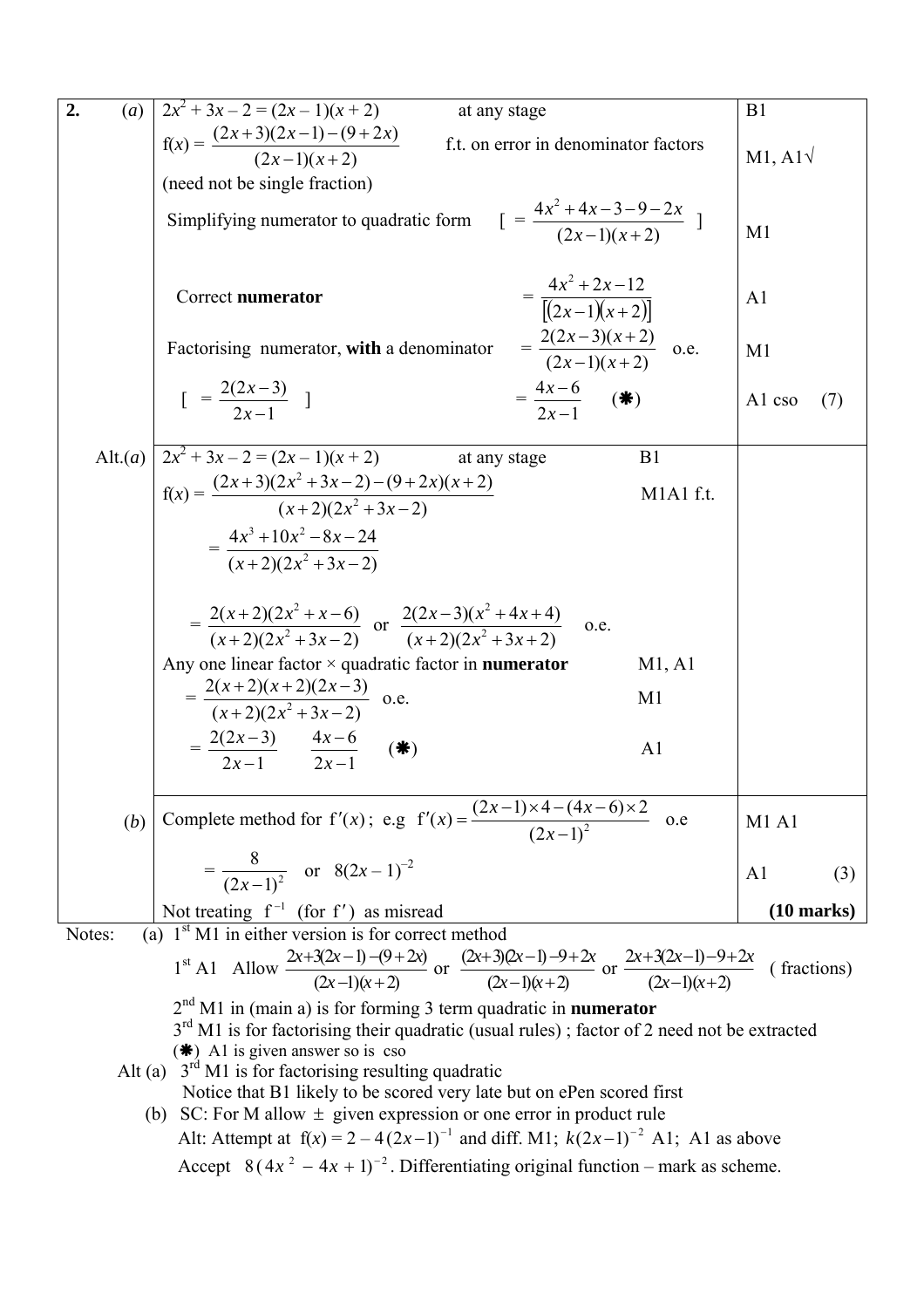| <b>Question</b><br><b>Number</b> | <b>Scheme</b>                                                                                                                                                                                                                                                                                       | <b>Marks</b>               |
|----------------------------------|-----------------------------------------------------------------------------------------------------------------------------------------------------------------------------------------------------------------------------------------------------------------------------------------------------|----------------------------|
| 3.                               | (a) $\frac{dy}{dx} = x^2 e^x + 2x e^x$                                                                                                                                                                                                                                                              | M1,A1,A1(3)                |
|                                  |                                                                                                                                                                                                                                                                                                     | M1                         |
|                                  | (b) If $\frac{dy}{dx} = 0$ , $e^x(x^2 + 2x) = 0$ setting $(a) = 0$<br>$[e^x \neq 0]$ $x(x + 2) = 0$<br>$(x = 0)$ or $x = -2$<br>$x = 0, y = 0$ and $x = -2, y = 4e^{-2} (= 0.54)$                                                                                                                   | A1<br>A1 $\sqrt{ }$<br>(3) |
|                                  | (c) $\frac{d^2 y}{dr^2} = x^2 e^x + 2x e^x + 2x e^x + 2e^x$ $\left[=(x^2 + 4x + 2)e^x\right]$                                                                                                                                                                                                       | M1, A1<br>(2)              |
| (d)                              | $x = 0, \frac{d^2 y}{dx^2} > 0$ (=2) $x = -2, \frac{d^2 y}{dx^2} < 0$ [=-2e <sup>-2</sup> (=-0.270)]<br>M1: Evaluate, or state sign of, candidate's (c) for at least one of candidate's<br>x value(s) from $(b)$                                                                                    | M1                         |
|                                  | $\therefore$ minimum<br>$\therefore$ maximum                                                                                                                                                                                                                                                        | Al $(coso)$<br>(2)         |
| Alt. $(d)$                       | For M1:<br>Evaluate, or state sign of, $\frac{dy}{dx}$ at two appropriate values – on either side of at<br>least one of their answers from (b)<br>$\alpha$<br>Evaluate $y$ at two appropriate values – on either side of at least one of their<br>answers from (b)<br><sub>or</sub><br>Sketch curve |                            |
|                                  |                                                                                                                                                                                                                                                                                                     | $(10 \text{ marks})$       |

- Notes: (a) Generous M for attempt at  $f(x)g'(x) + f'(x)g(x)$  $1<sup>st</sup>$  A1 for one correct,  $2<sup>nd</sup>$  A1 for the other correct. Note that  $x^2e^x$  on its own scores no marks (b)  $1<sup>st</sup>$  A1 ( $x = 0$ ) may be omitted, but for
	- $2<sup>nd</sup>$  A1 both sets of coordinates needed; f.t only on candidate's  $x = -2$
	- (c) M1 requires complete method for candidate's (a), result may be unsimplified for A1
	- (d) A1 is cso;  $x = 0$ , min, and  $x = -2$ , max and no incorrect working seen., or (in alternative) sign of  $\frac{dy}{dx}$  either side correct, or values of *y* appropriate to t.p. Need only consider the quadratic, as may assume  $e^x > 0$ . **If all marks gained** in (a) and (c), and correct x values, give M1A1 for correct statements with no working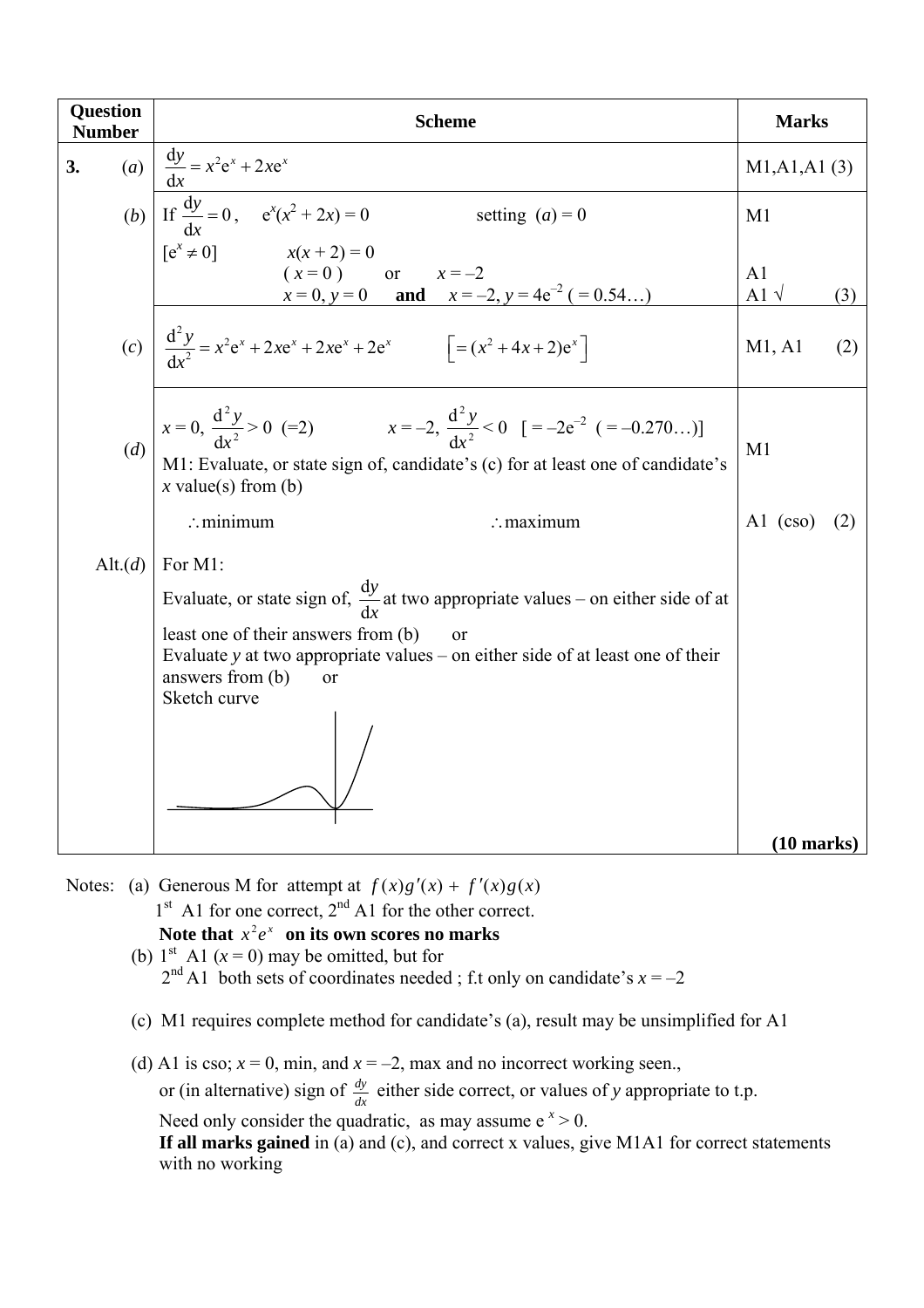| <b>Question</b><br><b>Number</b> | <b>Scheme</b>                                                                                                                                                               |                                                                      | <b>Marks</b>         |     |
|----------------------------------|-----------------------------------------------------------------------------------------------------------------------------------------------------------------------------|----------------------------------------------------------------------|----------------------|-----|
| 4.                               |                                                                                                                                                                             |                                                                      | M <sub>1</sub>       |     |
|                                  | (a) $x^2(3-x)-1=0$ o.e. (e.g. $x^2(-x+3)=1$ )<br>$x=\sqrt{\frac{1}{3-x}}$ (*)                                                                                               |                                                                      | Al $(coso)$          | (2) |
|                                  | Note( $\clubsuit$ ), answer is given: need to see appropriate working and A1 is cso<br>[Reverse process: Squaring and non-fractional equation M1, form $f(x)$ A1]           |                                                                      |                      |     |
| (b)                              | $x_2 = 0.6455$ , $x_3 = 0.6517$ , $x_4 = 0.6526$<br>$1st$ B1 is for one correct, $2nd$ B1 for other two correct<br>If all three are to greater accuracy, award B0 B1        |                                                                      | B1; B1               | (2) |
| (c)                              | Choose values in interval $(0.6525, 0.6535)$ or tighter and evaluate both<br>$f(0.6525) = -0.0005$ (372 $f(0.6535) = 0.002$ (101                                            |                                                                      | M1                   |     |
|                                  | At least one correct "up to bracket", i.e. -0.0005 or 0.002                                                                                                                 |                                                                      | A <sub>1</sub>       |     |
|                                  | <b>Change of sign,</b> $\therefore x = 0.653$ is a root (correct) to 3 d.p.                                                                                                 |                                                                      | A <sub>1</sub>       | (3) |
|                                  | Requires both correct "up to bracket" and conclusion as above                                                                                                               |                                                                      | $(7$ marks)          |     |
| Alt $(i)$                        | M1<br>Continued iterations at least as far as $x_6$                                                                                                                         |                                                                      |                      |     |
|                                  | $x_5 = 0.6527$ , $x_6 = 0.6527$ , $x_7 = $ two correct to at least 4 s.f.                                                                                                   | A <sub>1</sub>                                                       |                      |     |
|                                  | Conclusion : Two values correct to $4 d.p., so 0.653$ is root to $3 d.p.$                                                                                                   | A <sub>1</sub>                                                       |                      |     |
|                                  | Alt $(ii)$<br>If use $g(0.6525) = 0.6527$ >0.6525 and $g(0.6535) = 0.6528$ <0.6535 M1A1<br>Conclusion: Both results correct, so $0.653$ is root to 3 d.p.<br>A <sub>1</sub> |                                                                      |                      |     |
|                                  |                                                                                                                                                                             |                                                                      |                      |     |
|                                  |                                                                                                                                                                             |                                                                      |                      |     |
| 5.<br>(a)                        | Finding g(4) = k and f(k) =  or $fg(x) = \ln\left(\frac{4}{x-3} - 1\right)$                                                                                                 |                                                                      | M1                   |     |
|                                  |                                                                                                                                                                             | $=$ ln 3                                                             | A1                   | (2) |
|                                  | (b) $\left[\frac{f(2) = \ln(2x^2 - 1)}{y = \ln(2x - 1)} \right]$ $\Rightarrow$ $e^y = 2x - 1$ or $e^x = 2y - 1$                                                             |                                                                      | M1, A1               |     |
|                                  | $f^{-1}(x) = \frac{1}{2}(e^x + 1)$ Allow $y = \frac{1}{2}(e^x + 1)$                                                                                                         |                                                                      | A <sub>1</sub>       |     |
|                                  | [Allow $\mathfrak{R}$ , all reals, $(-\infty, \infty)$ ]<br>Domain $x \in \Re$                                                                                              | independent                                                          | B1                   | (4) |
| (c)                              | $\mathcal{Y}$ $\Lambda$                                                                                                                                                     | Shape, and x-axis<br>should appear to be<br>asymptote                | B <sub>1</sub>       |     |
|                                  | $rac{2}{3}$<br>$x = 3$                                                                                                                                                      | Equation $x = 3$<br>needed, may see in<br>diagram (ignore<br>others) | B1 ind.              |     |
|                                  | 0<br>3 <sub>1</sub>                                                                                                                                                         | Intercept $(0, \frac{2}{3})$ no                                      |                      |     |
|                                  |                                                                                                                                                                             | other; accept $y = \frac{2}{3}$<br>$(0.67)$ or on graph              | B1 ind               | (3) |
| (d)                              | $\frac{2}{x-3} = 3$ $\Rightarrow x = 3\frac{2}{3}$ or exact equiv.<br>$\frac{2}{x-3} = -3$ , $\Rightarrow x = 2\frac{1}{3}$ or exact equiv.                                 |                                                                      | B1                   |     |
|                                  |                                                                                                                                                                             |                                                                      |                      |     |
|                                  |                                                                                                                                                                             |                                                                      | M1, A1               | (3) |
| Alt:                             | Note: $2 = 3(x + 3)$ or $2 = 3(-x - 3)$ o.e. is M0A0                                                                                                                        |                                                                      | $(12 \text{ marks})$ |     |
|                                  | Squaring to quadratic $(9x^2 - 54x + 77 = 0)$ and solving M1; B1A1                                                                                                          |                                                                      |                      |     |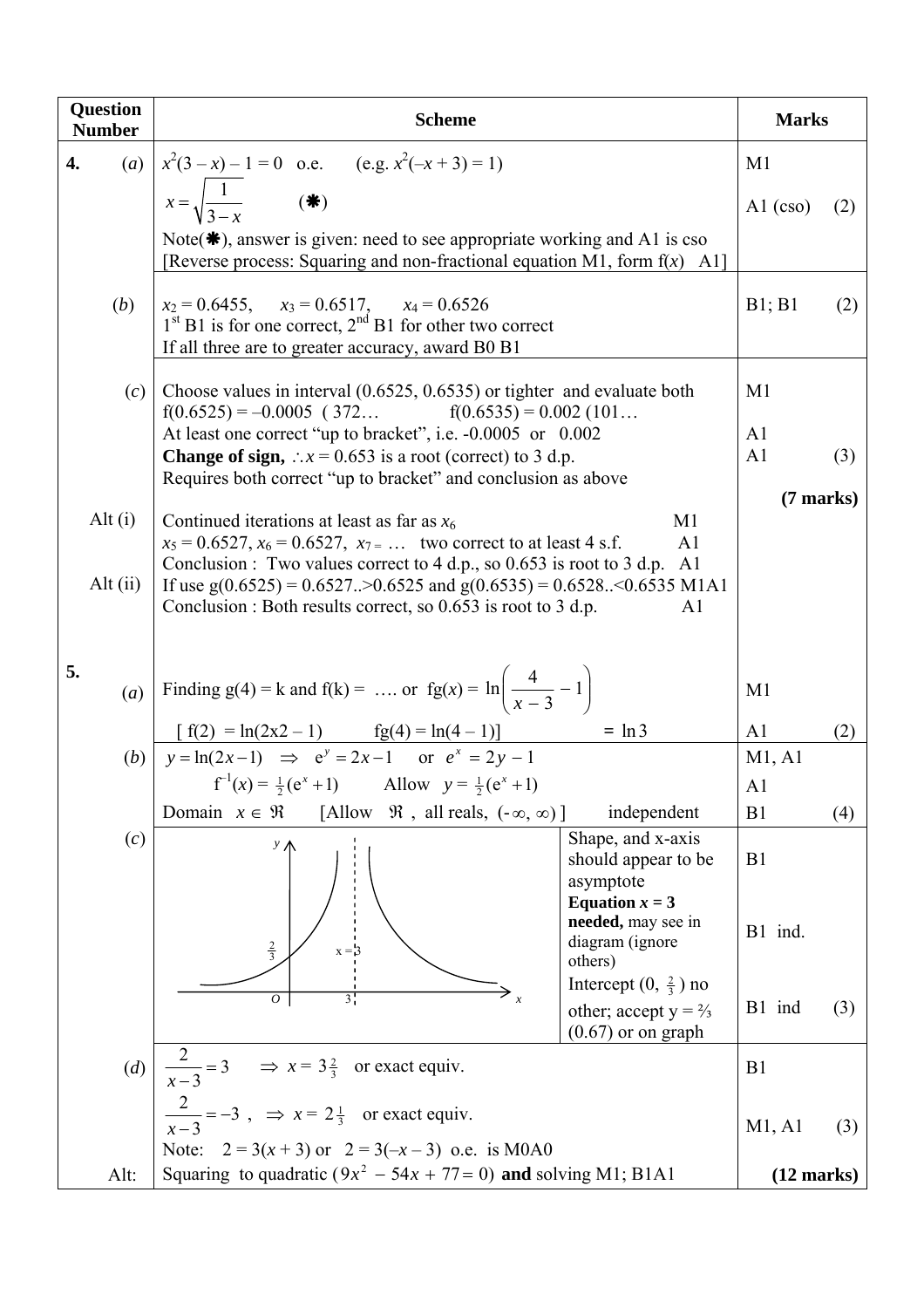| 6. | $\left(a\right)$ | Complete method for R: e.g. $R\cos\alpha = 3$ , $R\sin\alpha = 2$ , $R = \sqrt{(3^2 + 2^2)}$                                                                                      | M1                    |
|----|------------------|-----------------------------------------------------------------------------------------------------------------------------------------------------------------------------------|-----------------------|
|    |                  | $R = \sqrt{13}$ or 3.61 (or more accurate)                                                                                                                                        | A <sub>1</sub>        |
|    |                  | Complete method for $\tan \alpha = \frac{2}{3}$ [Allow $\tan \alpha = \frac{3}{2}$ ]                                                                                              | M1                    |
|    |                  | $\alpha = 0.588$ (Allow 33.7°)                                                                                                                                                    | A <sub>1</sub><br>(4) |
|    |                  | (b) Greatest value = $(\sqrt{13})^4$ = 169                                                                                                                                        | M1, A1<br>(2)         |
|    |                  | (c) $\sin(x+0.588) = \frac{1}{\sqrt{13}}$ (= 0.27735) $\sin(x + \text{their } \alpha) = \frac{1}{\text{their } R}$<br>(x+0.588) = 0.281(03 or 16.1°<br>(x+0.588) = $\pi$ -0.28103 | M1                    |
|    |                  |                                                                                                                                                                                   | A <sub>1</sub>        |
|    |                  | Must be $\pi$ – their 0.281 or 180° – their 16.1°                                                                                                                                 | M1                    |
|    |                  | or $(x + 0.588)$<br>$= 2\pi + 0.28103$<br>Must be $2\pi$ + their 0.281 or 360° + their 16.1°                                                                                      | M1                    |
|    |                  | $x = 2.273$ or $x = 5.976$ (awrt) Both (radians only)                                                                                                                             | A <sub>1</sub>        |
|    |                  | If 0.281 or $16.1^{\circ}$ not seen, correct answers imply this A mark                                                                                                            | $(11$ marks)          |
|    |                  |                                                                                                                                                                                   |                       |

Notes: (a)  $1<sup>st</sup> M1$  on Epen for correct method for R, even if found second  $2<sup>nd</sup>$  M1 for correct method for tan $\alpha$ No working at all: M1A1 for  $\sqrt{13}$ , M1A1 for 0.588 or 33.7°. N.B. Rcos  $\alpha = 2$ , Rsin  $\alpha = 3$  used, can still score M1A1 for R, but loses the A mark for  $\alpha$ . cos $\alpha$  = 3, sin  $\alpha$  = 2: apply the same marking.

- (b) M1 for realising  $sin(x + \alpha) = \pm 1$ , so finding R<sup>4</sup>.
	- (c) Working in mixed degrees/rads : first two marks available Working consistently in degrees: Possible to score first 4 marks [Degree answers, just for reference, Only are 130.2° and 342.4°] Third M1 can be gained for candidate's  $0.281$  – candidate's  $0.588 + 2\pi$  or equiv. in degrees  **One of the answers correct in radians or degrees implies the corresponding M mark.**

| Alt: (c) (i) Squaring to form quadratic in $\sin x$ or $\cos x$                | M1             |
|--------------------------------------------------------------------------------|----------------|
| $[13\cos^2 x - 4\cos x - 8 = 0, 13\sin^2 x - 6\sin x - 3 = 0]$                 |                |
| Correct values for $\cos x = 0.953$ , -0.646; or $\sin x = 0.767$ , 2.27 awrt  | A <sup>1</sup> |
| For any one value of $\cos x$ or $\sin x$ , correct method for two values of x | M <sub>1</sub> |
| $x = 2.273$ or $x = 5.976$ (awrt) Both seen anywhere                           | A1             |
| Checking other values $(0.307, 4.011)$ or $(0.869, 3.449)$ and discarding      | M1             |
|                                                                                |                |

(ii) Squaring and forming equation of form  $a \cos 2x + b \sin 2x = c$  $9\sin^2 x + 4\cos^2 x + 12\sin 2x = 1 \implies 12\sin 2x + 5\cos 2x = 11$ Setting up to solve using R formula e.g.  $\sqrt{13} \cos(2x-1.176) = 11$  M1

$$
(2x-1.176) = \cos^{-1}\left(\frac{11}{\sqrt{13}}\right) = 0.562(0... \qquad (\alpha) \qquad \text{A1}
$$

$$
(2x-1.176) = 2\pi - \alpha, \ 2\pi + \alpha, \ \ldots
$$

 $x = 2.273$  or  $x = 5.976$  (awrt) Both seen anywhere A1 Checking other values and discarding M1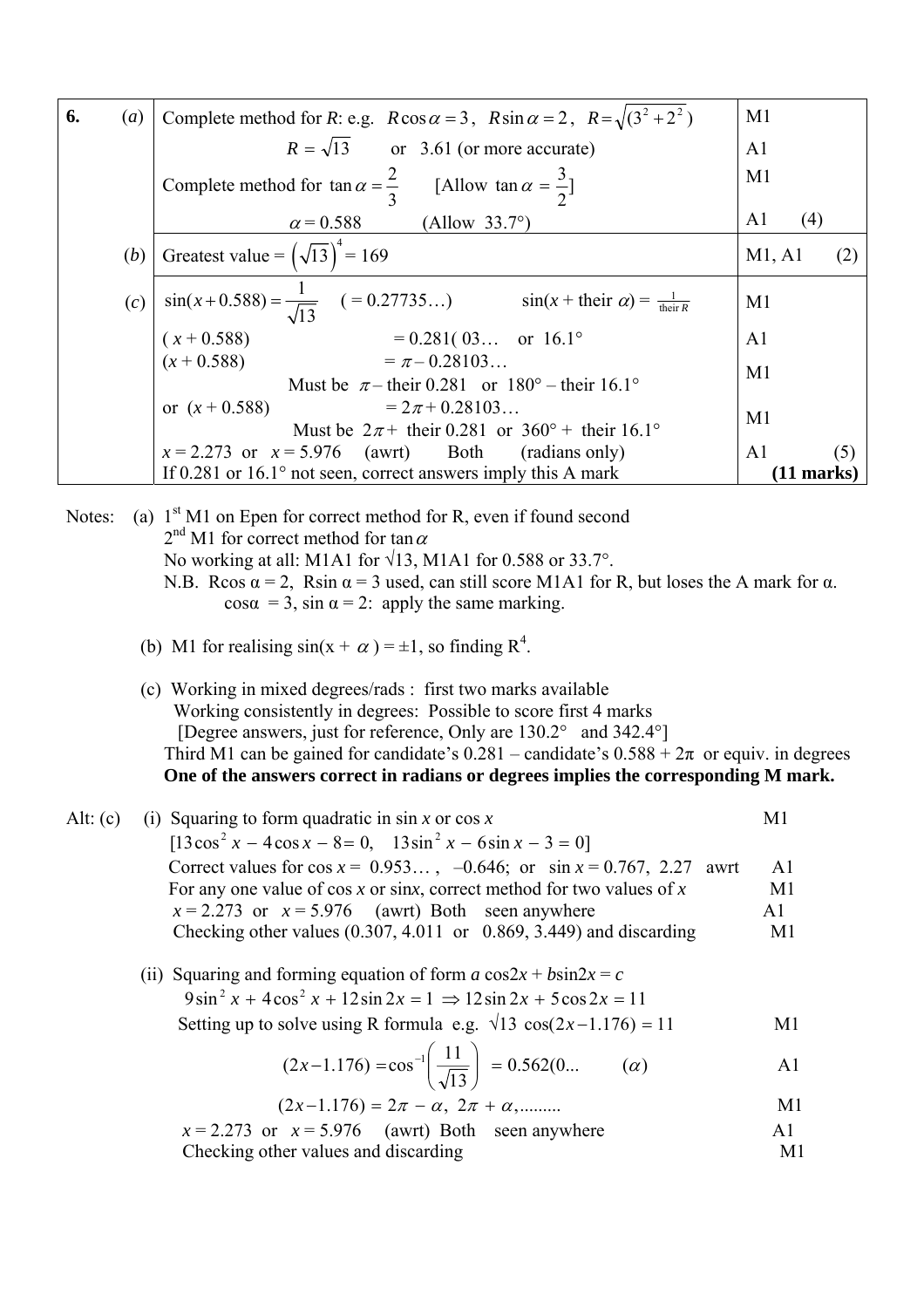| Question<br><b>Scheme</b><br><b>Number</b> |                                                                                                                                                                                                                                                                                                                       | <b>Marks</b>             |  |
|--------------------------------------------|-----------------------------------------------------------------------------------------------------------------------------------------------------------------------------------------------------------------------------------------------------------------------------------------------------------------------|--------------------------|--|
| 7.<br>(a)                                  | $\cos\theta$ $\sin^2\theta + \cos^2\theta$<br>$\sin\theta$<br>$\cos\theta\sin\theta$<br>$\cos\theta$<br>$\sin \theta$<br>Use of common denominator to obtain single fraction<br>M <sub>1</sub>                                                                                                                        | M1                       |  |
|                                            | $\cos\theta\sin\theta$<br>Use of appropriate trig identity (in this case $\sin^2 \theta + \cos^2 \theta = 1$ )<br>M <sub>1</sub>                                                                                                                                                                                      | M1                       |  |
|                                            | Use of $\sin 2\theta = 2 \sin \theta \cos \theta$<br>$\frac{1}{2}$ sin 2 $\theta$<br>$= 2 \csc 2\theta$<br>$(* )$                                                                                                                                                                                                     | M <sub>1</sub><br>A1 cso |  |
| Alt. $(a)$                                 | $\frac{\sin\theta}{\cos\theta} + \frac{\cos\theta}{\sin\theta} = \tan\theta + \frac{1}{\tan\theta} = \frac{\tan^2\theta + 1}{\tan\theta}$<br>M1<br>$\cos \theta$<br>$\sin \theta$                                                                                                                                     | (4)                      |  |
|                                            | $=\frac{\sec^2\theta}{\tan\theta}$<br>M1<br>$\tan \theta$                                                                                                                                                                                                                                                             |                          |  |
|                                            | M1<br>$\cos\theta\sin\theta$<br>$rac{1}{2}$ sin 2 $\theta$<br>$= 2 \csc 2\theta$<br>$(* )$                                                                                                                                                                                                                            |                          |  |
|                                            | (coso)<br>A <sub>1</sub><br>If show two expressions are equal, need conclusion such as QED, tick, true.                                                                                                                                                                                                               |                          |  |
| (b)                                        | Shape<br>(May be translated but<br>need to see 4"sections")<br>2                                                                                                                                                                                                                                                      | B1                       |  |
|                                            | 270<br>360<br>180<br>T.P.s at $y = \pm 2$ ,<br>$-2$<br>asymptotic at correct x-<br>values (dotted lines not<br>required)                                                                                                                                                                                              | B1 dep.<br>(2)           |  |
| (c)                                        | $2\csc 2\theta = 3$                                                                                                                                                                                                                                                                                                   |                          |  |
|                                            | $\sin 2\theta = \frac{2}{3}$ Allow $\frac{2}{\sin 2\theta} = 3$ [M1 for equation in $\sin 2\theta$ ]<br>$(2\theta)$ = [41.810°, 138.189°; 401.810°, 498.189°]<br>1st M1 for $\alpha$ , 180 – $\alpha$ ; $2^{nd}$ M1 adding 360° to at least one of values<br>$\theta$ = 20.9°, 69.1°, 200.9°, 249.1° (1 d.p.)<br>awrt | M1, A1<br>M1; M1         |  |
| Note                                       | $1st$ A1 for any two correct, $2nd$ A1 for other two<br>Extra solutions in range lose final A1 only<br>SC: Final 4 marks: $\theta$ = 20.9°, after M0M0 is B1; record as M0M0A1A0                                                                                                                                      | A1, A1<br>(6)            |  |
| Alt(c)                                     | $\tan \theta + \frac{1}{\cos \theta} = 3$ and form quadratic, $\tan^2 \theta - 3 \tan \theta + 1 = 0$<br>M1, A1<br>(M1 for attempt to multiply through by $tan\theta$ , A1 for correct equation above)                                                                                                                |                          |  |
|                                            | Solving quadratic $[\tan \theta = \frac{3 \pm \sqrt{5}}{2}] = 2.618$ or $= 0.3819$<br>M1                                                                                                                                                                                                                              |                          |  |
|                                            | $\theta = 69.1^{\circ}, 249.1^{\circ}$<br>$\theta$ = 20.9°, 200.9° (1 d.p.) M1, A1, A1<br>(M1 is for one use of $180^{\circ}$ + $\alpha^{\circ}$ , A1A1 as for main scheme)                                                                                                                                           | $(12$ marks)             |  |